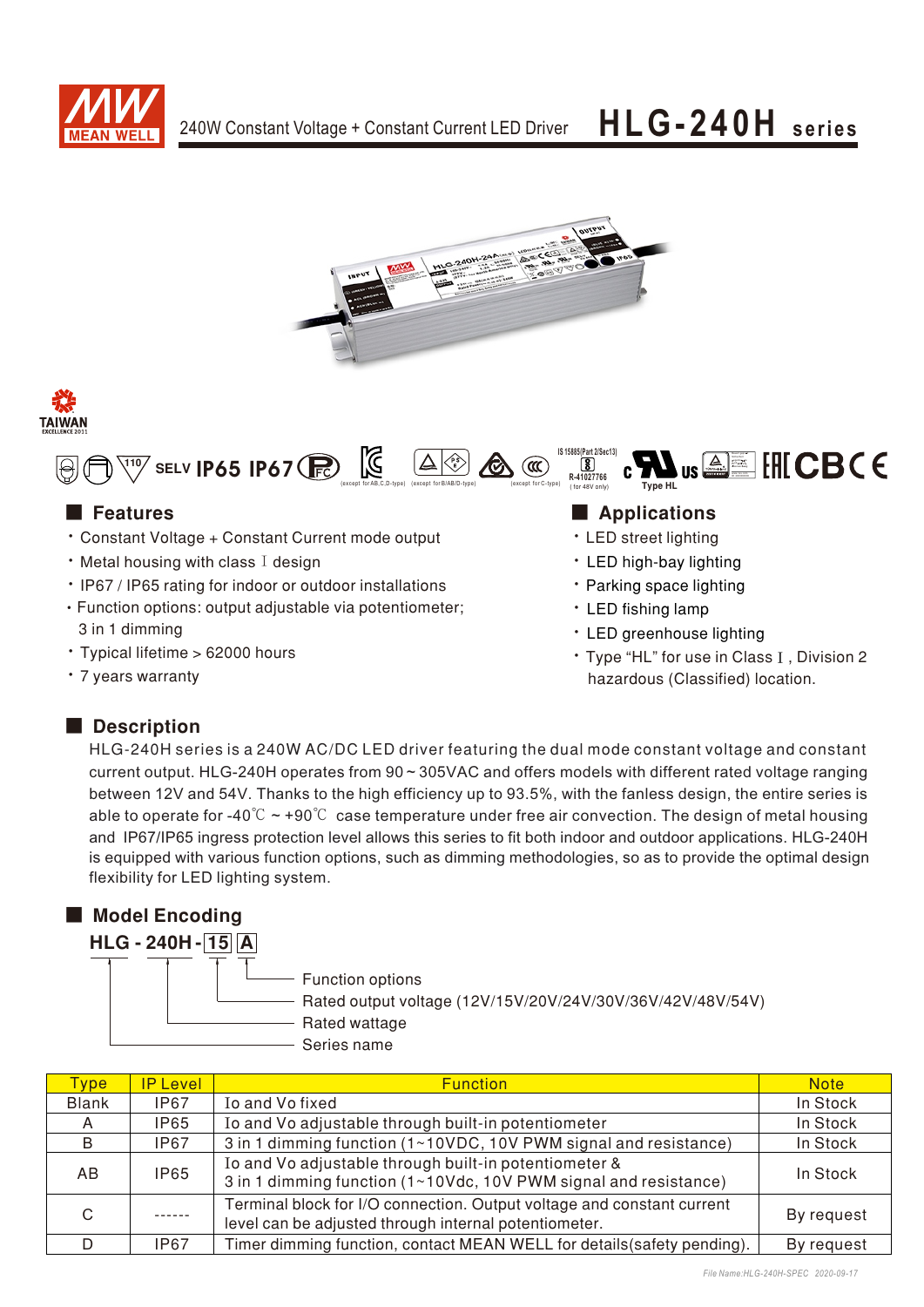

## **SPECIFICATION**

| <b>MODEL</b>                      |                                                                                                                                                                                                                                                                                                                                                                                                                                                                                                                                                                                                               | HLG-240H-12                                                                                                                                                                                                                                                                                                                                                                                                                            | HLG-240H-15                                     | HLG-240H-20 | HLG-240H-24                                                                         | HLG-240H-30 | HLG-240H-36                                   | HLG-240H-42                             | HLG-240H-48 | HLG-240H-54    |
|-----------------------------------|---------------------------------------------------------------------------------------------------------------------------------------------------------------------------------------------------------------------------------------------------------------------------------------------------------------------------------------------------------------------------------------------------------------------------------------------------------------------------------------------------------------------------------------------------------------------------------------------------------------|----------------------------------------------------------------------------------------------------------------------------------------------------------------------------------------------------------------------------------------------------------------------------------------------------------------------------------------------------------------------------------------------------------------------------------------|-------------------------------------------------|-------------|-------------------------------------------------------------------------------------|-------------|-----------------------------------------------|-----------------------------------------|-------------|----------------|
|                                   | <b>DC VOLTAGE</b>                                                                                                                                                                                                                                                                                                                                                                                                                                                                                                                                                                                             | 12V                                                                                                                                                                                                                                                                                                                                                                                                                                    | 15V                                             | <b>20V</b>  | <b>24V</b>                                                                          | 30V         | 36V                                           | 42V                                     | 48V         | 54V            |
|                                   | CONSTANT CURRENT REGION Note.4 6~12V                                                                                                                                                                                                                                                                                                                                                                                                                                                                                                                                                                          |                                                                                                                                                                                                                                                                                                                                                                                                                                        | $7.5 - 15V$                                     | $10 - 20V$  | $12 - 24V$                                                                          | $15 - 30V$  | $18 - 36V$                                    | $21 - 42V$                              | $24 - 48V$  | $27 - 54V$     |
|                                   | <b>RATED CURRENT</b>                                                                                                                                                                                                                                                                                                                                                                                                                                                                                                                                                                                          | 16A                                                                                                                                                                                                                                                                                                                                                                                                                                    | 15A                                             | 12A         | 10A                                                                                 | 8A          | 6.7A                                          | 5.72A                                   | 5A          | 4.45A          |
|                                   | <b>RATED POWER</b>                                                                                                                                                                                                                                                                                                                                                                                                                                                                                                                                                                                            | 192W                                                                                                                                                                                                                                                                                                                                                                                                                                   | 225W                                            | 240W        | 240W                                                                                | 240W        | 241.2W                                        | 240.24W                                 | 240W        | 240.3W         |
|                                   | RIPPLE & NOISE (max.) Note.2 150mVp-p                                                                                                                                                                                                                                                                                                                                                                                                                                                                                                                                                                         |                                                                                                                                                                                                                                                                                                                                                                                                                                        | 150mVp-p                                        | 150mVp-p    | 150mVp-p                                                                            | 200mVp-p    | 250mVp-p                                      | 250mVp-p                                | 250mVp-p    | 350mVp-p       |
|                                   |                                                                                                                                                                                                                                                                                                                                                                                                                                                                                                                                                                                                               |                                                                                                                                                                                                                                                                                                                                                                                                                                        |                                                 |             |                                                                                     |             |                                               |                                         |             |                |
|                                   | <b>VOLTAGE ADJ. RANGE</b>                                                                                                                                                                                                                                                                                                                                                                                                                                                                                                                                                                                     | Adjustable for A/AB/C-Type only (via built-in potentiometer)<br>$11.2 \sim 12.8V$ 14 ~ 16V<br>$18.6 \approx 21.4 \text{V}$ 22.4 $\approx 25.6 \text{V}$ 28 $\approx 32 \text{V}$<br>$39 - 45V$<br>$44.8 \sim 51.2 \text{V}$ 50 ~ 57V<br>$33.5 - 38.5V$                                                                                                                                                                                 |                                                 |             |                                                                                     |             |                                               |                                         |             |                |
| <b>OUTPUT</b>                     |                                                                                                                                                                                                                                                                                                                                                                                                                                                                                                                                                                                                               | Adjustable for A/AB/C-Type only (via built-in potentiometer)                                                                                                                                                                                                                                                                                                                                                                           |                                                 |             |                                                                                     |             |                                               |                                         |             |                |
|                                   | <b>CURRENT ADJ. RANGE</b>                                                                                                                                                                                                                                                                                                                                                                                                                                                                                                                                                                                     | $8 - 16A$                                                                                                                                                                                                                                                                                                                                                                                                                              | $7.5 - 15A$                                     | $6 - 12A$   | $5 - 10A$                                                                           | $4 \sim 8A$ | $3.3 - 6.7A$                                  | $2.86 \approx 5.72A$   $2.5 \approx 5A$ |             | $2.23 - 4.45A$ |
|                                   | <b>VOLTAGE TOLERANCE Note.3</b>                                                                                                                                                                                                                                                                                                                                                                                                                                                                                                                                                                               | ±2.5%                                                                                                                                                                                                                                                                                                                                                                                                                                  | ±2.0%                                           | ±1.0%       | ±1.0%                                                                               | ±1.0%       | ±1.0%                                         | ±1.0%                                   | ±1.0%       | ±1.0%          |
|                                   | <b>LINE REGULATION</b>                                                                                                                                                                                                                                                                                                                                                                                                                                                                                                                                                                                        | ±0.5%                                                                                                                                                                                                                                                                                                                                                                                                                                  | $\pm 0.5\%$                                     | $\pm 0.5\%$ | ±0.5%                                                                               | ±0.5%       | ±0.5%                                         | ±0.5%                                   | ±0.5%       | ±0.5%          |
|                                   | <b>LOAD REGULATION</b>                                                                                                                                                                                                                                                                                                                                                                                                                                                                                                                                                                                        | ±2.0%                                                                                                                                                                                                                                                                                                                                                                                                                                  | ±1.5%                                           | ±1.0%       | ±0.5%                                                                               | ±0.5%       | ±0.5%                                         | ±0.5%                                   | $\pm 0.5\%$ | $\pm$ 0.5%     |
|                                   | <b>SETUP, RISE TIME</b>                                                                                                                                                                                                                                                                                                                                                                                                                                                                                                                                                                                       | Note.6 1000ms, 80ms/115VAC<br>500ms,80ms/230VAC                                                                                                                                                                                                                                                                                                                                                                                        |                                                 |             |                                                                                     |             |                                               |                                         |             |                |
|                                   | HOLD UP TIME (Typ.)                                                                                                                                                                                                                                                                                                                                                                                                                                                                                                                                                                                           | 15ms / 115VAC, 230VAC                                                                                                                                                                                                                                                                                                                                                                                                                  |                                                 |             |                                                                                     |             |                                               |                                         |             |                |
|                                   |                                                                                                                                                                                                                                                                                                                                                                                                                                                                                                                                                                                                               | $90 \sim 305$ VAC<br>$127 - 431VDC$                                                                                                                                                                                                                                                                                                                                                                                                    |                                                 |             |                                                                                     |             |                                               |                                         |             |                |
|                                   | <b>VOLTAGE RANGE</b><br>Note.5                                                                                                                                                                                                                                                                                                                                                                                                                                                                                                                                                                                | (Please refer to "STATIC CHARACTERISTIC" section)                                                                                                                                                                                                                                                                                                                                                                                      |                                                 |             |                                                                                     |             |                                               |                                         |             |                |
|                                   | <b>FREQUENCY RANGE</b>                                                                                                                                                                                                                                                                                                                                                                                                                                                                                                                                                                                        | $47 \sim 63$ Hz                                                                                                                                                                                                                                                                                                                                                                                                                        |                                                 |             |                                                                                     |             |                                               |                                         |             |                |
|                                   |                                                                                                                                                                                                                                                                                                                                                                                                                                                                                                                                                                                                               | PF ≥ 0.98/115VAC, PF ≥ 0.95/230VAC @ full load                                                                                                                                                                                                                                                                                                                                                                                         |                                                 |             |                                                                                     |             |                                               |                                         |             |                |
|                                   | <b>POWER FACTOR (Typ.)</b>                                                                                                                                                                                                                                                                                                                                                                                                                                                                                                                                                                                    | (Please refer to "POWER FACTOR (PF) CHARACTERISTIC" section)                                                                                                                                                                                                                                                                                                                                                                           |                                                 |             |                                                                                     |             |                                               |                                         |             |                |
| <b>INPUT</b>                      |                                                                                                                                                                                                                                                                                                                                                                                                                                                                                                                                                                                                               | THD< 20% (@ load≧50% / 115VAC, 230VAC; @ load≧75% / 277VAC)                                                                                                                                                                                                                                                                                                                                                                            |                                                 |             |                                                                                     |             |                                               |                                         |             |                |
|                                   | <b>TOTAL HARMONIC DISTORTION</b>                                                                                                                                                                                                                                                                                                                                                                                                                                                                                                                                                                              |                                                                                                                                                                                                                                                                                                                                                                                                                                        |                                                 |             | (Please refer to "TOTAL HARMONIC DISTORTION (THD)" section)                         |             |                                               |                                         |             |                |
|                                   | <b>EFFICIENCY (Typ.)</b>                                                                                                                                                                                                                                                                                                                                                                                                                                                                                                                                                                                      | 90%                                                                                                                                                                                                                                                                                                                                                                                                                                    | 90%                                             | 91.5%       | 92.5%                                                                               | 92.5%       | 92.5%                                         | 92.5%                                   | 93%         | 93.5%          |
|                                   | <b>AC CURRENT (Typ.)</b>                                                                                                                                                                                                                                                                                                                                                                                                                                                                                                                                                                                      | 4A / 115VAC                                                                                                                                                                                                                                                                                                                                                                                                                            | 2A/230VAC                                       |             | 1.2A / 277VAC                                                                       |             |                                               |                                         |             |                |
|                                   | <b>INRUSH CURRENT (Typ.)</b>                                                                                                                                                                                                                                                                                                                                                                                                                                                                                                                                                                                  |                                                                                                                                                                                                                                                                                                                                                                                                                                        |                                                 |             | COLD START 75A(twidth=570µs measured at 50% Ipeak) at 230VAC; Per NEMA 410          |             |                                               |                                         |             |                |
|                                   | MAX. No. of PSUs on 16A                                                                                                                                                                                                                                                                                                                                                                                                                                                                                                                                                                                       |                                                                                                                                                                                                                                                                                                                                                                                                                                        |                                                 |             |                                                                                     |             |                                               |                                         |             |                |
|                                   | <b>CIRCUIT BREAKER</b>                                                                                                                                                                                                                                                                                                                                                                                                                                                                                                                                                                                        |                                                                                                                                                                                                                                                                                                                                                                                                                                        |                                                 |             | 2 units (circuit breaker of type B) / 4 units (circuit breaker of type C) at 230VAC |             |                                               |                                         |             |                |
|                                   | <b>LEAKAGE CURRENT</b>                                                                                                                                                                                                                                                                                                                                                                                                                                                                                                                                                                                        | <0.75mA/277VAC                                                                                                                                                                                                                                                                                                                                                                                                                         |                                                 |             |                                                                                     |             |                                               |                                         |             |                |
|                                   | <b>OVER CURRENT</b>                                                                                                                                                                                                                                                                                                                                                                                                                                                                                                                                                                                           | $95 - 108%$                                                                                                                                                                                                                                                                                                                                                                                                                            |                                                 |             |                                                                                     |             |                                               |                                         |             |                |
|                                   |                                                                                                                                                                                                                                                                                                                                                                                                                                                                                                                                                                                                               | Constant current limiting, recovers automatically after fault condition is removed                                                                                                                                                                                                                                                                                                                                                     |                                                 |             |                                                                                     |             |                                               |                                         |             |                |
|                                   | <b>SHORT CIRCUIT</b>                                                                                                                                                                                                                                                                                                                                                                                                                                                                                                                                                                                          |                                                                                                                                                                                                                                                                                                                                                                                                                                        |                                                 |             | Hiccup mode, recovers automatically after fault condition is removed                |             |                                               |                                         |             |                |
| <b>PROTECTION</b>                 | <b>OVER VOLTAGE</b>                                                                                                                                                                                                                                                                                                                                                                                                                                                                                                                                                                                           | $13.5 - 18V$                                                                                                                                                                                                                                                                                                                                                                                                                           | 17.5 ~ 21.5V   23.5 ~ 27.5V   27 ~ 34V          |             |                                                                                     | $33 - 39V$  | $43 - 49V$                                    | $48 - 54V$                              | $55 - 63V$  | $60 - 67V$     |
|                                   |                                                                                                                                                                                                                                                                                                                                                                                                                                                                                                                                                                                                               |                                                                                                                                                                                                                                                                                                                                                                                                                                        |                                                 |             | Shut down and latch off o/p voltage, re-power on to recover                         |             |                                               |                                         |             |                |
|                                   | Shut down o/p voltage, recovers automatically after temperature goes down<br><b>OVER TEMPERATURE</b>                                                                                                                                                                                                                                                                                                                                                                                                                                                                                                          |                                                                                                                                                                                                                                                                                                                                                                                                                                        |                                                 |             |                                                                                     |             |                                               |                                         |             |                |
|                                   | Tcase=-40~+90°C (Please refer to "OUTPUT LOAD vs TEMPERATURE" section)<br><b>WORKING TEMP.</b>                                                                                                                                                                                                                                                                                                                                                                                                                                                                                                                |                                                                                                                                                                                                                                                                                                                                                                                                                                        |                                                 |             |                                                                                     |             |                                               |                                         |             |                |
|                                   | <b>MAX. CASE TEMP.</b>                                                                                                                                                                                                                                                                                                                                                                                                                                                                                                                                                                                        | Tcase= $+90^{\circ}$ C                                                                                                                                                                                                                                                                                                                                                                                                                 |                                                 |             |                                                                                     |             |                                               |                                         |             |                |
| <b>ENVIRONMENT</b>                | <b>WORKING HUMIDITY</b>                                                                                                                                                                                                                                                                                                                                                                                                                                                                                                                                                                                       | $20 \sim 95\%$ RH non-condensing                                                                                                                                                                                                                                                                                                                                                                                                       |                                                 |             |                                                                                     |             |                                               |                                         |             |                |
|                                   | <b>STORAGE TEMP., HUMIDITY</b>                                                                                                                                                                                                                                                                                                                                                                                                                                                                                                                                                                                | $-40$ ~ +80 $^{\circ}$ C, 10 ~ 95% RH                                                                                                                                                                                                                                                                                                                                                                                                  |                                                 |             |                                                                                     |             |                                               |                                         |             |                |
|                                   | <b>TEMP. COEFFICIENT</b>                                                                                                                                                                                                                                                                                                                                                                                                                                                                                                                                                                                      | $\pm$ 0.03%/°C (0~50°C)                                                                                                                                                                                                                                                                                                                                                                                                                |                                                 |             |                                                                                     |             |                                               |                                         |             |                |
|                                   | <b>VIBRATION</b>                                                                                                                                                                                                                                                                                                                                                                                                                                                                                                                                                                                              | 10 $\sim$ 500Hz, 5G 12min./1 cycle, period for 72min. each along X, Y, Z axes                                                                                                                                                                                                                                                                                                                                                          |                                                 |             |                                                                                     |             |                                               |                                         |             |                |
|                                   | <b>SAFETY STANDARDS</b>                                                                                                                                                                                                                                                                                                                                                                                                                                                                                                                                                                                       | UL1012, CAN/CSA-C22.2 No. 107.1-01, UL8750(type"HL"), CSA C22.2 No. 250.0-08; EN/AS/NZS 61347-1, EN/AS/NZS 61347-2-13<br>independent (except for HLG-240H C type); IEC/UL/EN 62368-1(except for AB,D type), UL8750; GB19510.1, GB19510.14(except for<br>C-type);IP65 or IP67;J61347-1,J61347-2-13(except for B,AB and D-type),BIS IS15885(for 48V only), EAC TP TC 004,<br>KC61347-1, KC61347-2-13 (except for AB, C, D-type) approved |                                                 |             |                                                                                     |             |                                               |                                         |             |                |
| <b>SAFETY &amp;</b><br><b>EMC</b> | <b>WITHSTAND VOLTAGE</b>                                                                                                                                                                                                                                                                                                                                                                                                                                                                                                                                                                                      |                                                                                                                                                                                                                                                                                                                                                                                                                                        |                                                 |             | I/P-O/P:3.75KVAC I/P-FG:2KVAC O/P-FG:1.5KVAC                                        |             |                                               |                                         |             |                |
|                                   | <b>ISOLATION RESISTANCE</b>                                                                                                                                                                                                                                                                                                                                                                                                                                                                                                                                                                                   | I/P-O/P, I/P-FG, O/P-FG:100M Ohms / 500VDC / 25 °C / 70% RH                                                                                                                                                                                                                                                                                                                                                                            |                                                 |             |                                                                                     |             |                                               |                                         |             |                |
|                                   | <b>EMC EMISSION</b>                                                                                                                                                                                                                                                                                                                                                                                                                                                                                                                                                                                           | Compliance to EN55015, EN55032 (CISPR32) Class B, EN61000-3-2 Class C (@ load ≧50%) ; EN61000-3-3,                                                                                                                                                                                                                                                                                                                                     |                                                 |             |                                                                                     |             |                                               |                                         |             |                |
|                                   | <b>EMC IMMUNITY</b>                                                                                                                                                                                                                                                                                                                                                                                                                                                                                                                                                                                           | GB17743 and GB17625.1, EAC TP TC 020; KC KN15, KN61547 (except for AB, C, D-type)<br>Compliance to EN61000-4-2,3,4,5,6,8,11, EN61547, EN55024, light industry level (surge immunity Line-Earth 4KV, Line-Line 2KV)                                                                                                                                                                                                                     |                                                 |             |                                                                                     |             |                                               |                                         |             |                |
|                                   |                                                                                                                                                                                                                                                                                                                                                                                                                                                                                                                                                                                                               |                                                                                                                                                                                                                                                                                                                                                                                                                                        |                                                 |             | EAC TP TC 020; KC KN15, KN61547 (except for AB, C, D-type)                          |             |                                               |                                         |             |                |
| <b>OTHERS</b>                     | <b>MTBF</b>                                                                                                                                                                                                                                                                                                                                                                                                                                                                                                                                                                                                   | 729.2K hrs min.                                                                                                                                                                                                                                                                                                                                                                                                                        |                                                 |             | Telcordia SR-332 (Bellcore) ; 207.9K hrs min.                                       |             | MIL-HDBK-217F $(25^{\circ}C)$                 |                                         |             |                |
|                                   | <b>DIMENSION</b>                                                                                                                                                                                                                                                                                                                                                                                                                                                                                                                                                                                              |                                                                                                                                                                                                                                                                                                                                                                                                                                        | 244.2*68*38.8mm (L*W*H)(HLG-240H-Blank/A/B)     |             |                                                                                     |             | 251*68*38.8mm (L*W*H)(HLG-240H C-Type)        |                                         |             |                |
|                                   | <b>PACKING</b>                                                                                                                                                                                                                                                                                                                                                                                                                                                                                                                                                                                                |                                                                                                                                                                                                                                                                                                                                                                                                                                        | 1.3Kg; 12pcs/16.6Kg/0.84CUFT(HLG-240-Blank/A/B) |             |                                                                                     |             | 1.23Kg; 12pcs/15.8Kg/1.16CUFT(HLG-240 C-Type) |                                         |             |                |
| <b>NOTE</b>                       | 1. All parameters NOT specially mentioned are measured at 230VAC input, rated current and 25°C of ambient temperature.<br>2. Ripple & noise are measured at 20MHz of bandwidth by using a 12" twisted pair-wire terminated with a 0.1uf & 47uf parallel capacitor.                                                                                                                                                                                                                                                                                                                                            |                                                                                                                                                                                                                                                                                                                                                                                                                                        |                                                 |             |                                                                                     |             |                                               |                                         |             |                |
|                                   | 3. Tolerance: includes set up tolerance, line regulation and load regulation.                                                                                                                                                                                                                                                                                                                                                                                                                                                                                                                                 |                                                                                                                                                                                                                                                                                                                                                                                                                                        |                                                 |             |                                                                                     |             |                                               |                                         |             |                |
|                                   | 4. Please refer to "DRIVING METHODS OF LED MODULE".                                                                                                                                                                                                                                                                                                                                                                                                                                                                                                                                                           |                                                                                                                                                                                                                                                                                                                                                                                                                                        |                                                 |             |                                                                                     |             |                                               |                                         |             |                |
|                                   | 5. De-rating may be needed under low input voltages. Please refer to "STATIC CHARACTERISTIC" sections for details.<br>6. Length of set up time is measured at first cold start. Turning ON/OFF the driver may lead to increase of the set up time.<br>7. The driver is considered as a component that will be operated in combination with final equipment. Since EMC performance will be affected by the<br>complete installation, the final equipment manufacturers must re-qualify EMC Directive on the complete installation again.                                                                       |                                                                                                                                                                                                                                                                                                                                                                                                                                        |                                                 |             |                                                                                     |             |                                               |                                         |             |                |
|                                   |                                                                                                                                                                                                                                                                                                                                                                                                                                                                                                                                                                                                               |                                                                                                                                                                                                                                                                                                                                                                                                                                        |                                                 |             |                                                                                     |             |                                               |                                         |             |                |
|                                   |                                                                                                                                                                                                                                                                                                                                                                                                                                                                                                                                                                                                               |                                                                                                                                                                                                                                                                                                                                                                                                                                        |                                                 |             |                                                                                     |             |                                               |                                         |             |                |
|                                   | 8. To fulfill requirements of the latest ErP regulation for lighting fixtures, this LED driver can only be used behind a switch without permanently<br>connected to the mains.<br>9. This series meets the typical life expectancy of >62,000 hours of operation when Tcase, particularly (tc) point (or TMP, per DLC), is about 75°C or less.<br>10. Please refer to the warranty statement on MEAN WELL's website at http://www.meanwell.com.<br>11. The ambient temperature derating of 3.5°C/1000m with fanless models and of 5°C/1000m with fan models for operating altitude higher than 2000m(6500ft). |                                                                                                                                                                                                                                                                                                                                                                                                                                        |                                                 |             |                                                                                     |             |                                               |                                         |             |                |
|                                   |                                                                                                                                                                                                                                                                                                                                                                                                                                                                                                                                                                                                               |                                                                                                                                                                                                                                                                                                                                                                                                                                        |                                                 |             |                                                                                     |             |                                               |                                         |             |                |
|                                   |                                                                                                                                                                                                                                                                                                                                                                                                                                                                                                                                                                                                               |                                                                                                                                                                                                                                                                                                                                                                                                                                        |                                                 |             |                                                                                     |             |                                               |                                         |             |                |
|                                   |                                                                                                                                                                                                                                                                                                                                                                                                                                                                                                                                                                                                               |                                                                                                                                                                                                                                                                                                                                                                                                                                        |                                                 |             |                                                                                     |             |                                               |                                         |             |                |
|                                   |                                                                                                                                                                                                                                                                                                                                                                                                                                                                                                                                                                                                               |                                                                                                                                                                                                                                                                                                                                                                                                                                        |                                                 |             |                                                                                     |             |                                               |                                         |             |                |
|                                   | 12. For any application note and IP water proof function installation caution, please refer our user manual before using.<br>https://www.meanwell.com/Upload/PDF/LED EN.pdf                                                                                                                                                                                                                                                                                                                                                                                                                                   |                                                                                                                                                                                                                                                                                                                                                                                                                                        |                                                 |             |                                                                                     |             |                                               |                                         |             |                |

※ Product Liability Disclaimer:For detailed information, please refer to https://www.meanwell.com/serviceDisclaimer.aspx *File Name:HLG-240H-SPEC 2020-09-17*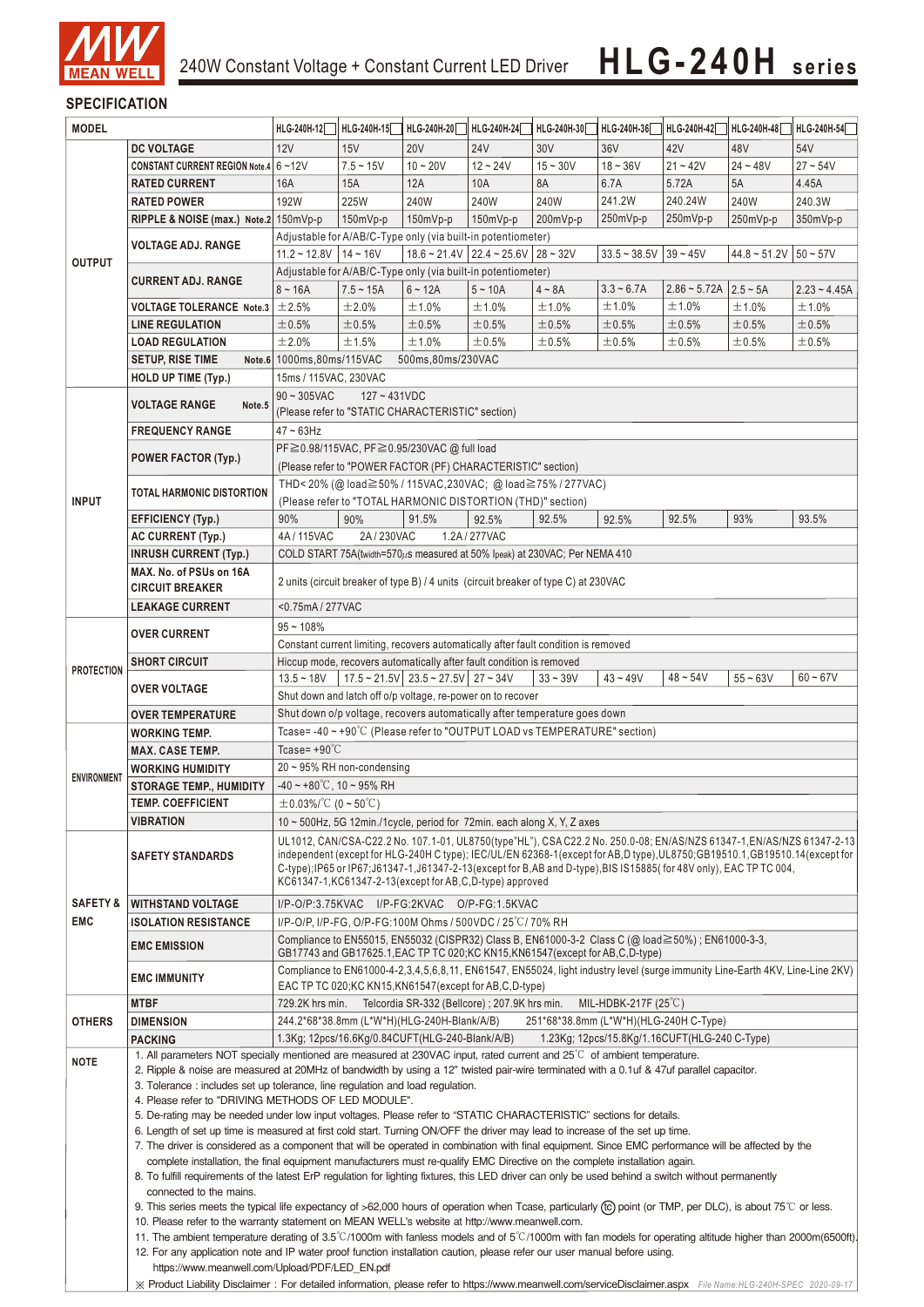

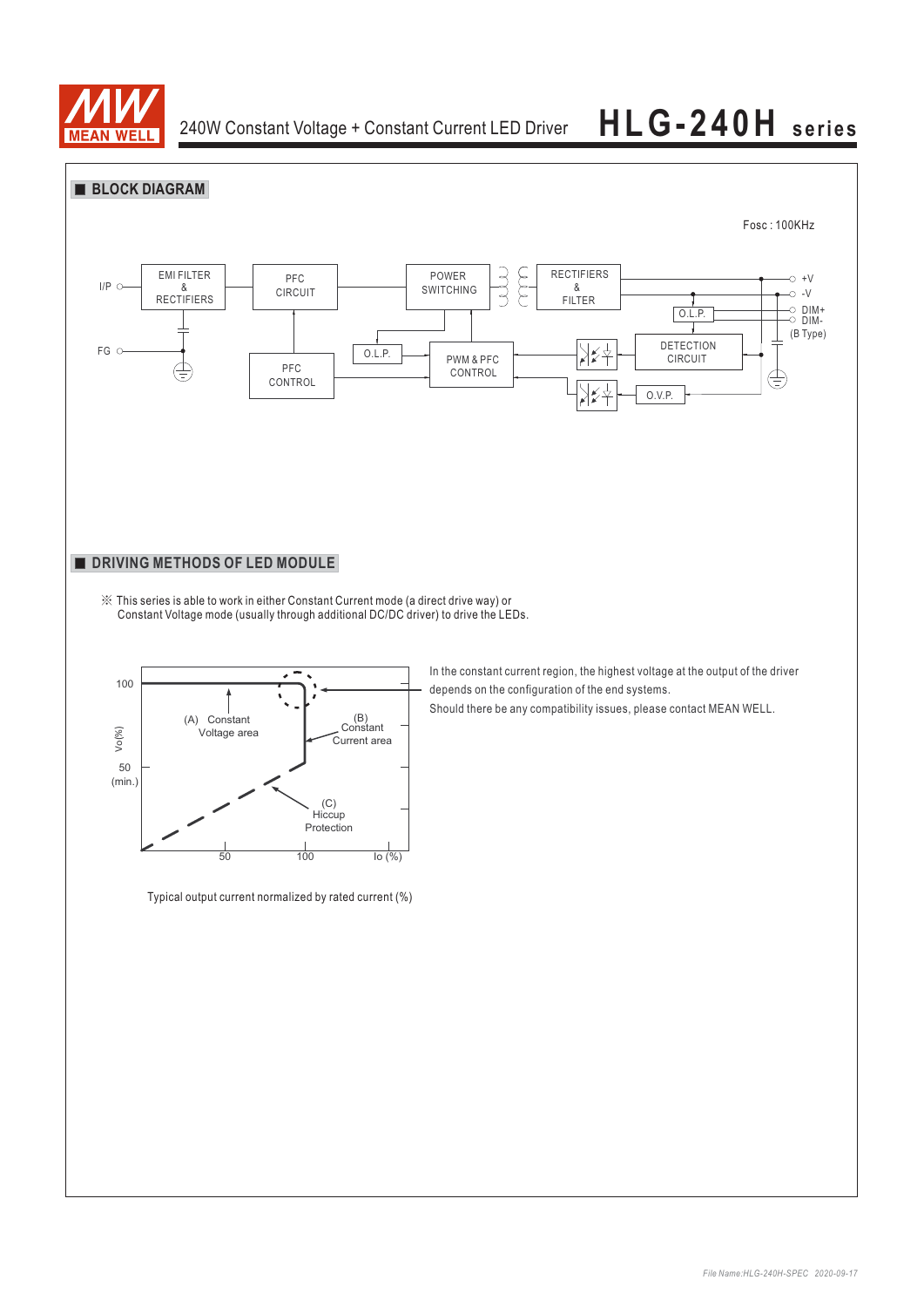

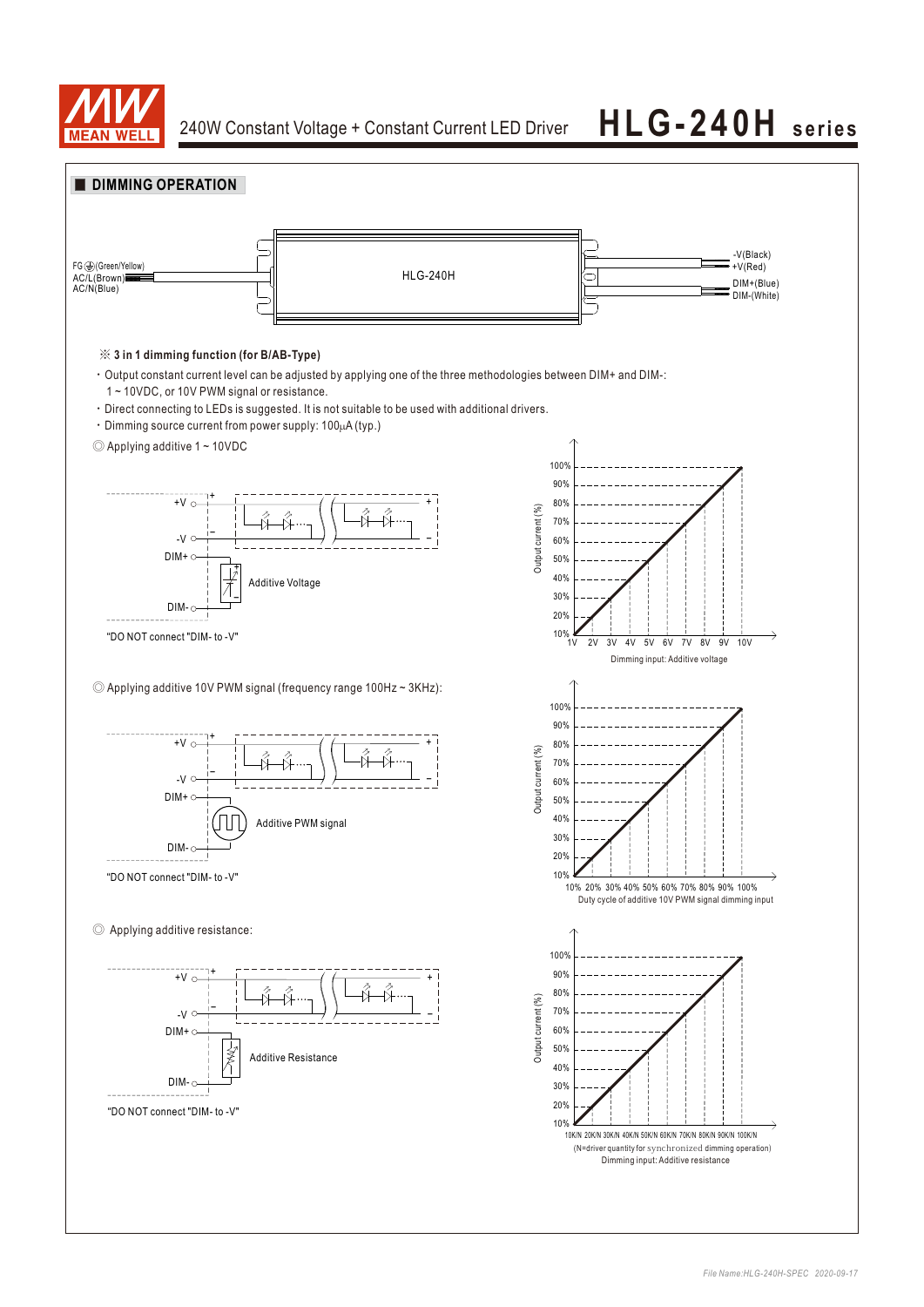

Note: In the case of turning the lighting fixture down to 0% brightness, please refer to the configuration as follow, or please contact MEAN WELL for other options.



Using a switch and relay can turn ON/OFF the lighting fixture.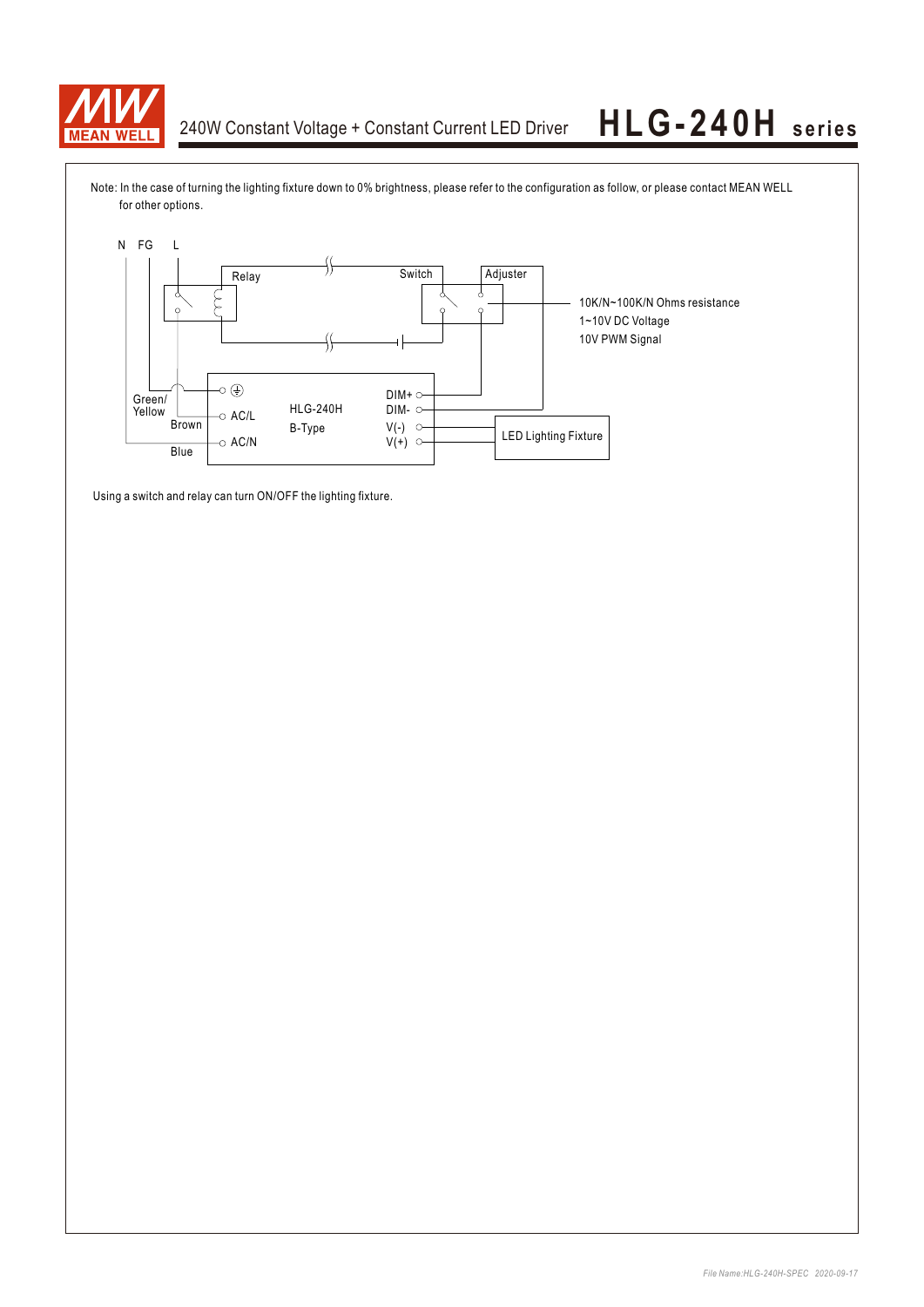

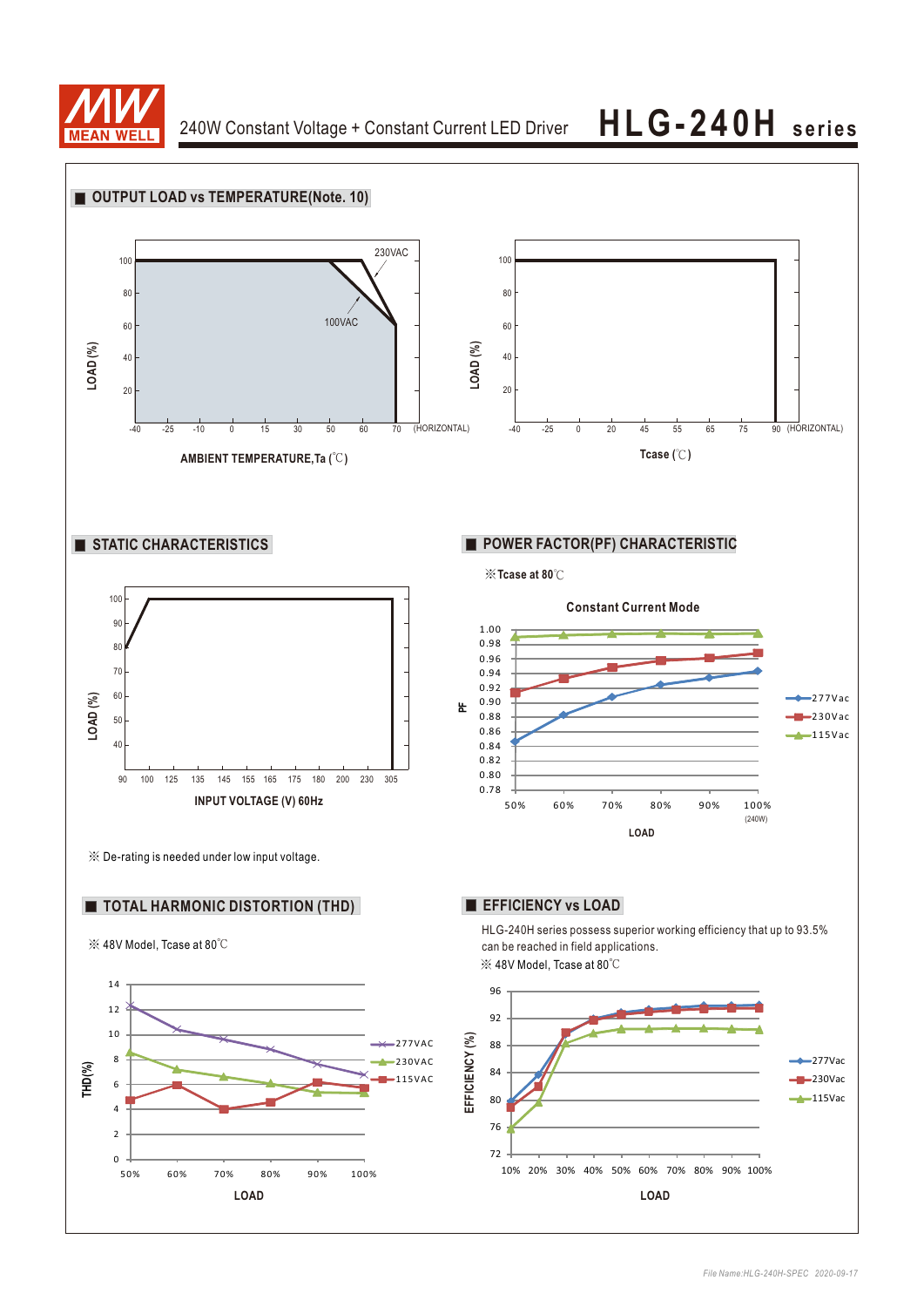

**LIFE TIME** 



Tcase  $($   $\degree$ C)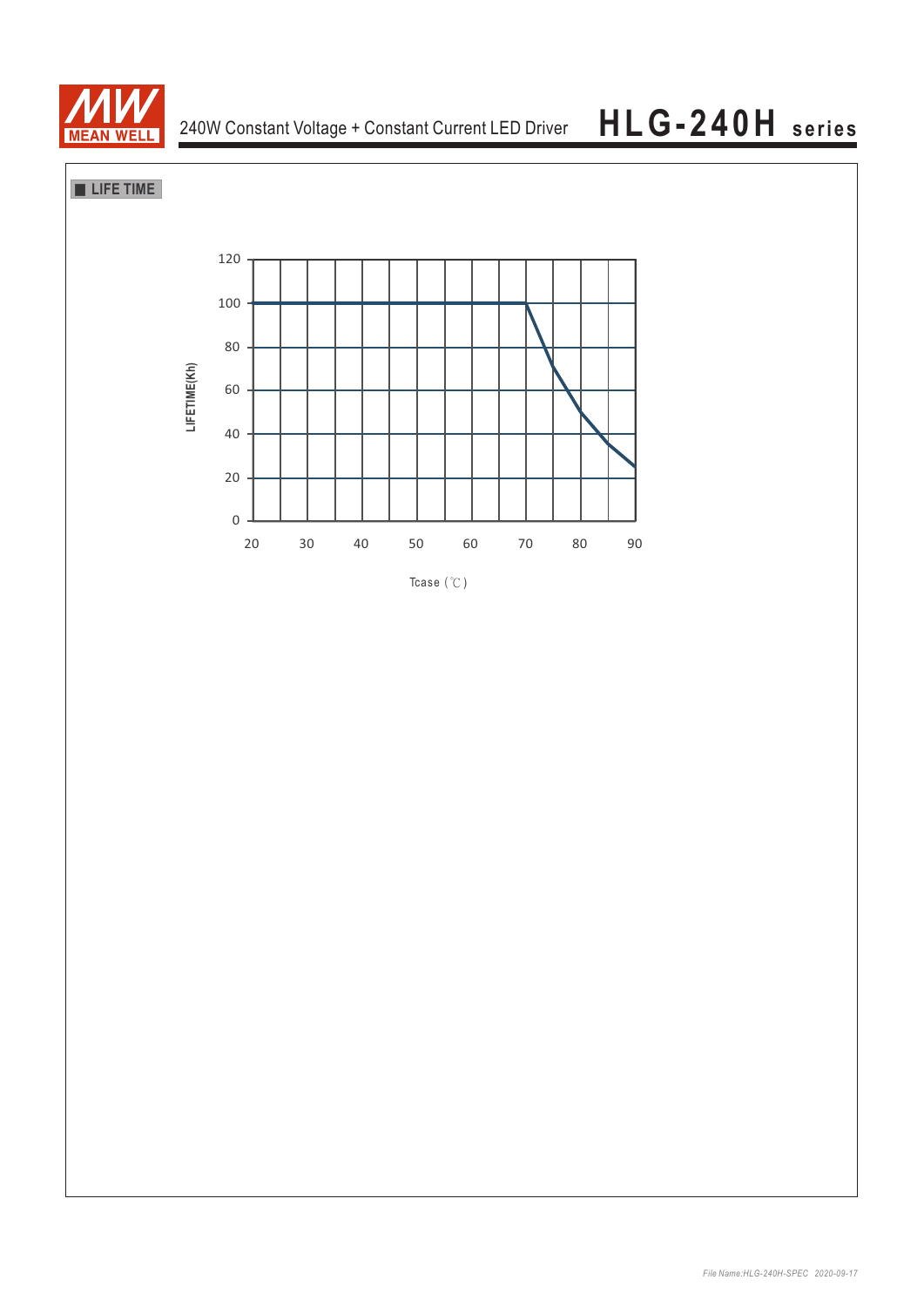

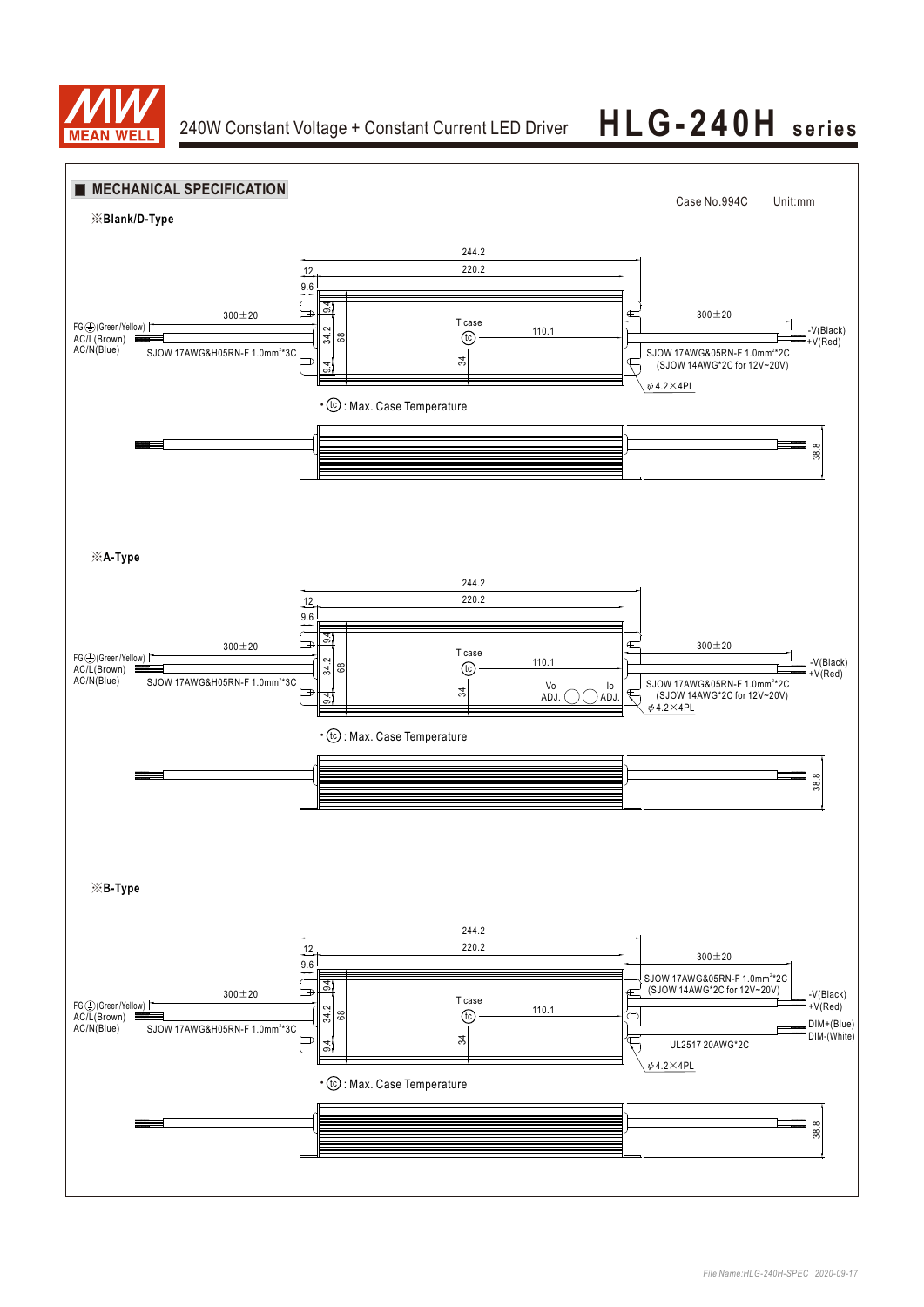